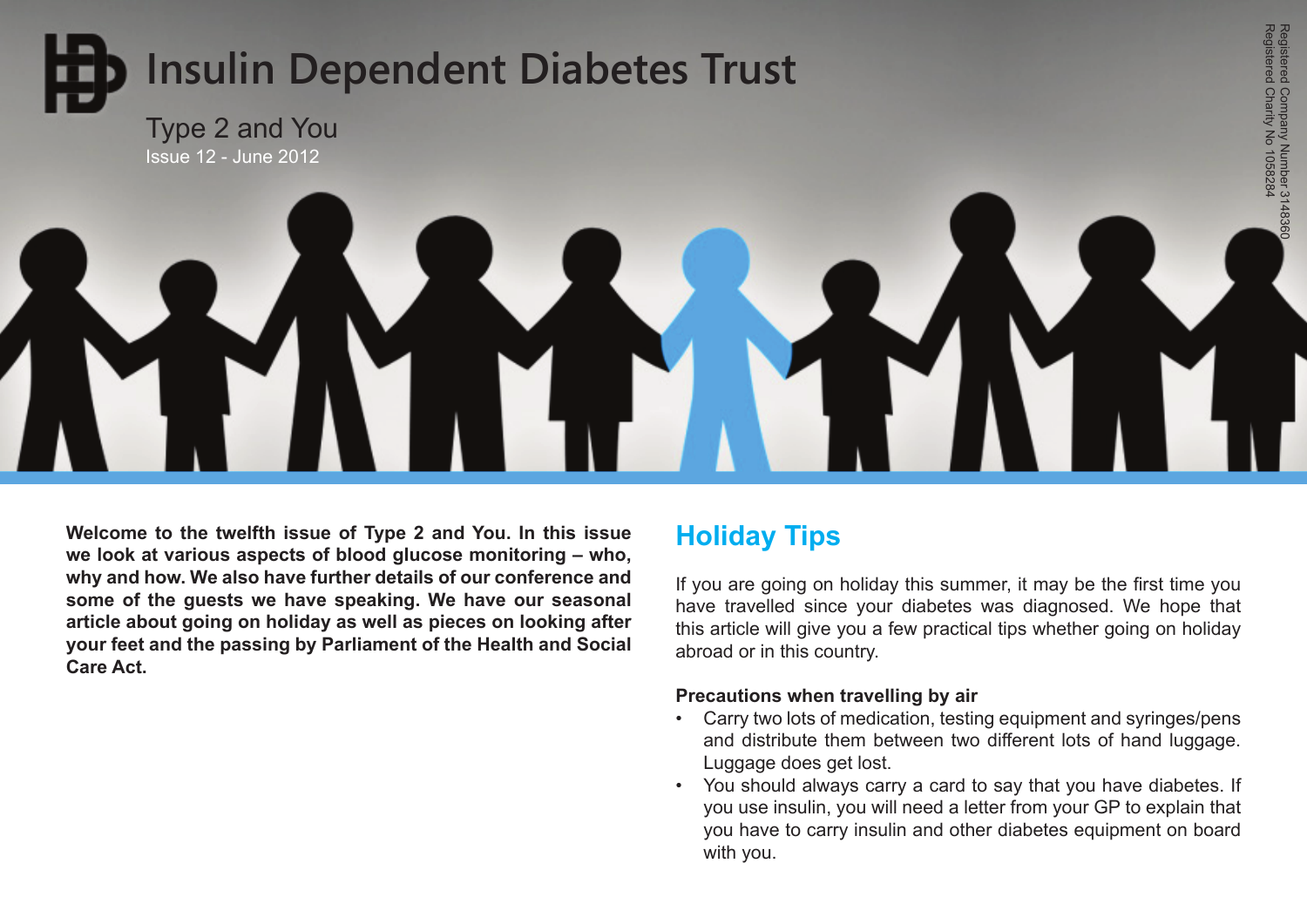• Always take more medication than you need in case of loss or breakages. It is also a good idea to take an extra prescription with you, just in case.

#### **Beating jetlag**

Travelling across several time zones will probably cause some degree of jet lag. Symptoms include daytime sleepiness, fatigue, disorientation, poor concentration, headache and irritability. There are a number of ways to relieve jetlag:

- Avoid caffeine and alcohol on the plane drink plenty of water or fruit juice.
- Eat modestly at times that correspond to the usual mealtimes as this will help your body to readjust to the new time zone.
- After a westward flight, stay awake while there is daylight and try to sleep when it is dark.
- After an eastward flight, get up in the morning but avoid bright light and go outdoors in the afternoon.
- Take moderate exercise, perhaps by sightseeing.

#### **Holiday Insurance**

If you have diabetes, travel agents are not the best people to provide holiday insurance. Shop around, but always declare your diabetes and any other medical conditions, otherwise you may not be covered if you need to use the insurance. If you are going on holiday in Europe, remember to take your European Health Insurance card (EHIC) and proof of being a UK resident eg driving licence. The EHIC is available at the Post Office.

#### **The Golden Rules - with or without diabetes**

- 1. Obtain comprehensive travel insurance, and read the small print.
- 2. Research your destination know the local laws and customs.
- 3. Tell someone where you are going and leave them emergency contact details.
- 4. Take enough money and have access to emergency supplies.

### **Coping with diabetes and the heat of summer**

• Drink plenty of water as dehydration can raise blood glucose

levels.

- Sunburn can raise blood glucose levels, so avoid spending long hours in the sun and wear sunscreen of at least 30 SPF.
- Shield your meter from the sun and test strips should be kept in a cool, dry place.
- Hot weather may affect blood glucose levels and can lead to low blood sugars.

IDDT has produced a **FREE Holiday Information Pack**. If you would like one, then please contact us using the details at the end of this newsletter.

...........................................

**Blood Glucose Monitoring**

This article looks at some of the issues around blood glucose monitoring for people with Type 2 , who should do it, how to do it, advantages and disadvantages of testing and the controversy over the prescribing and supply of the necessary equipment and support.

#### **Who should test?**

The National Institute for Clinical Excellence (NICE) makes several recommendations as to who should be offered the opportunity to selfmonitor blood glucose levels (SMBG). The recommendations state: Self-monitoring of plasma glucose should be available:

- To those on insulin treatment.
- To those on oral glucose lowering medications to provide information on hypoglycaemia.
- To assess changes in glucose control resulting from medications and lifestyle changes.
- To monitor changes during intercurrent illness.
- To ensure safety during activities, including driving.

NICE guidelines are also very clear that SMBG should only be offered as part of a structured self-management education programme and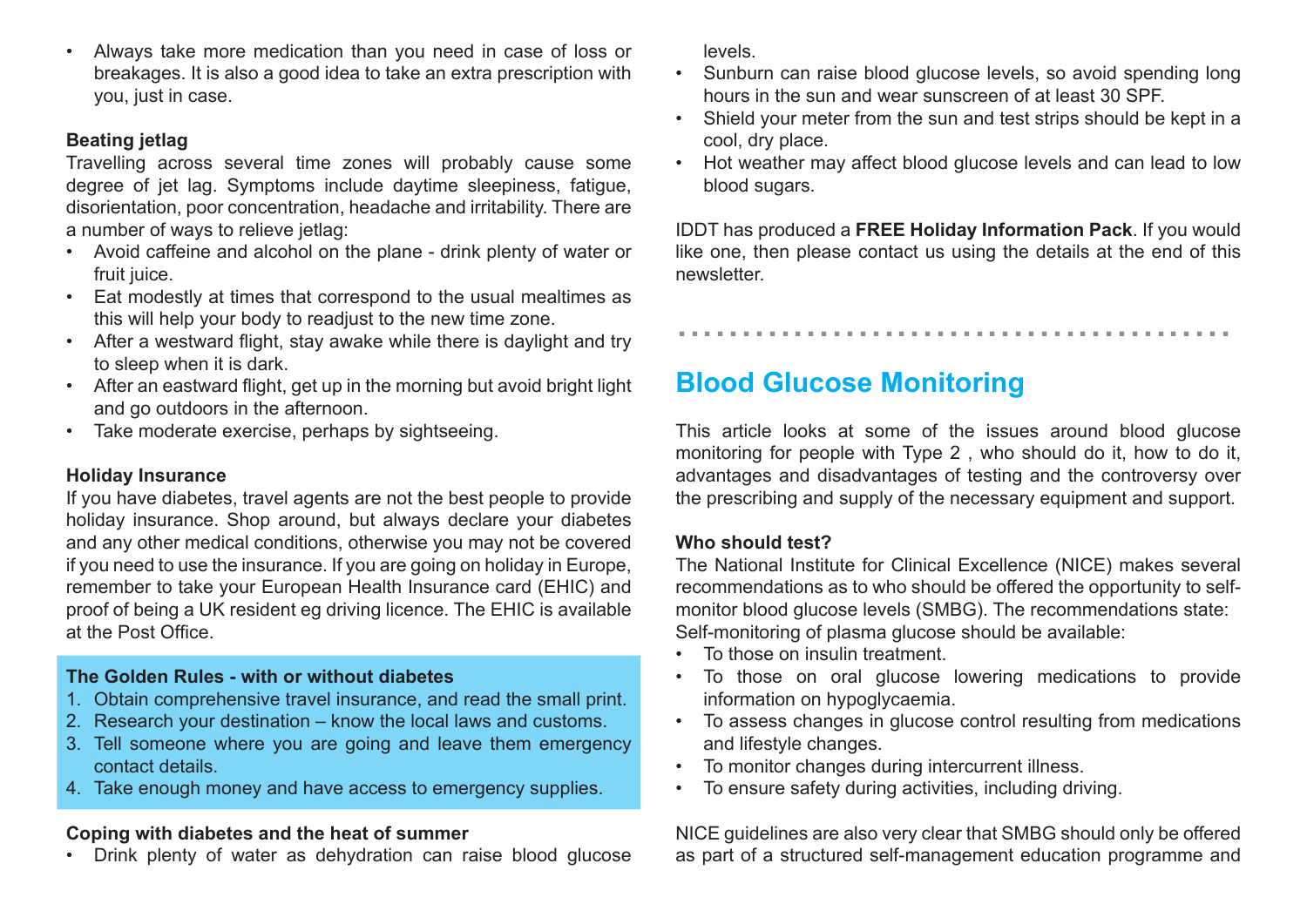that subsequently this should be reviewed annually. This review should cover:

- Self-monitoring skills.
- The quality and appropriate frequency of testing.
- The use made of the results obtained.
- The impact on quality of life.
- The continued benefit.
- The equipment used.

As with most things, there are up-sides and down-sides to blood glucose monitoring. There are clinical advantages, such as improved blood glucose control and possibly better HbA1c results. There are also more pragmatic advantages to consider. It can be used to inform the patient and doctor about how well a medication regime is working and consequently reduce the patient's reliance on health services. It can help patients understand the effects that different foods have on blood glucose levels and which are best for good control. In turn this can help reduce anxiety about and increase understanding of hypoglycaemia. It is also important in identifying whether or not it is safe to undertake potentially dangerous activities, such as driving or operating heavy machinery. Research has shown that these benefits are most pronounced when people have a willingness and commitment to testing and that they are provided with sufficient education as to when to test, how to interpret the results and what action to take if needed.

Not surprisingly, the disadvantages of testing are most commonly seen when these factors are not present. People that are not motivated to test and/or lack the education to interpret the results may feel like they are simply testing for the sake of testing without seeing or feeling any benefit. In addition to this, lack of education about testing can lead to anxiety about control and general health. People may find fingerpricking painful and question the value of this for no apparent benefit. Finally there is a significant financial cost to the National Health Service in providing the necessary equipment and this is difficult to justify if there is no demonstrable benefit in testing.

#### **How to test your blood glucose**

The basic process of how to test, outlined below, is similar for all devices. However not all brands are exactly the same so the process below may need some slight modification and you should always read the instructions carefully before using a meter for the first time.

- Get your kit ready for testing. This should include: your meter, a test strip to hand (it may be advisable to have a spare strip to hand too), the lancing device/finger pricker, cotton wool (optional) and somewhere to record the results.
- Ensure that the finger pricking device has been loaded with a new lancet.
- Wash and dry your hands to ensure that the result is not influenced by anything that may be present on your fingers.
- A fuller drop of blood will be obtained if your fingers are warm, so it's worth warming your hands up if you can.
- Put a test strip into your meter.
- Prick your finger with the lancet device at the side of the end of a finger. There are less nerve endings here than at the tips or the 'pads' so it will hurt less. Use a different finger for each test to avoid calluses or painful areas developing.
- You may need to squeeze your finger a little until blood appears.
- When blood appears, check the meter is ready and then transfer the blood onto the test strip and wait a few seconds – most meters these days provide a result within 10 seconds.
- If the test is unsuccessful, repeat from the fourth step.
- If the test is successful, clean any blood off your finger and record the result in a monitoring diary or in the meter's memory if it has this function.
- Dispose of the test strip and ensure that the lancet used is put into a sharps bin.

#### **Getting your testing equipment**

Unfortunately one of the stories that we at IDDT hear all too often is where people with Type 2 diabetes have been refused test strips or the availability of test strips has been restricted. Usually there are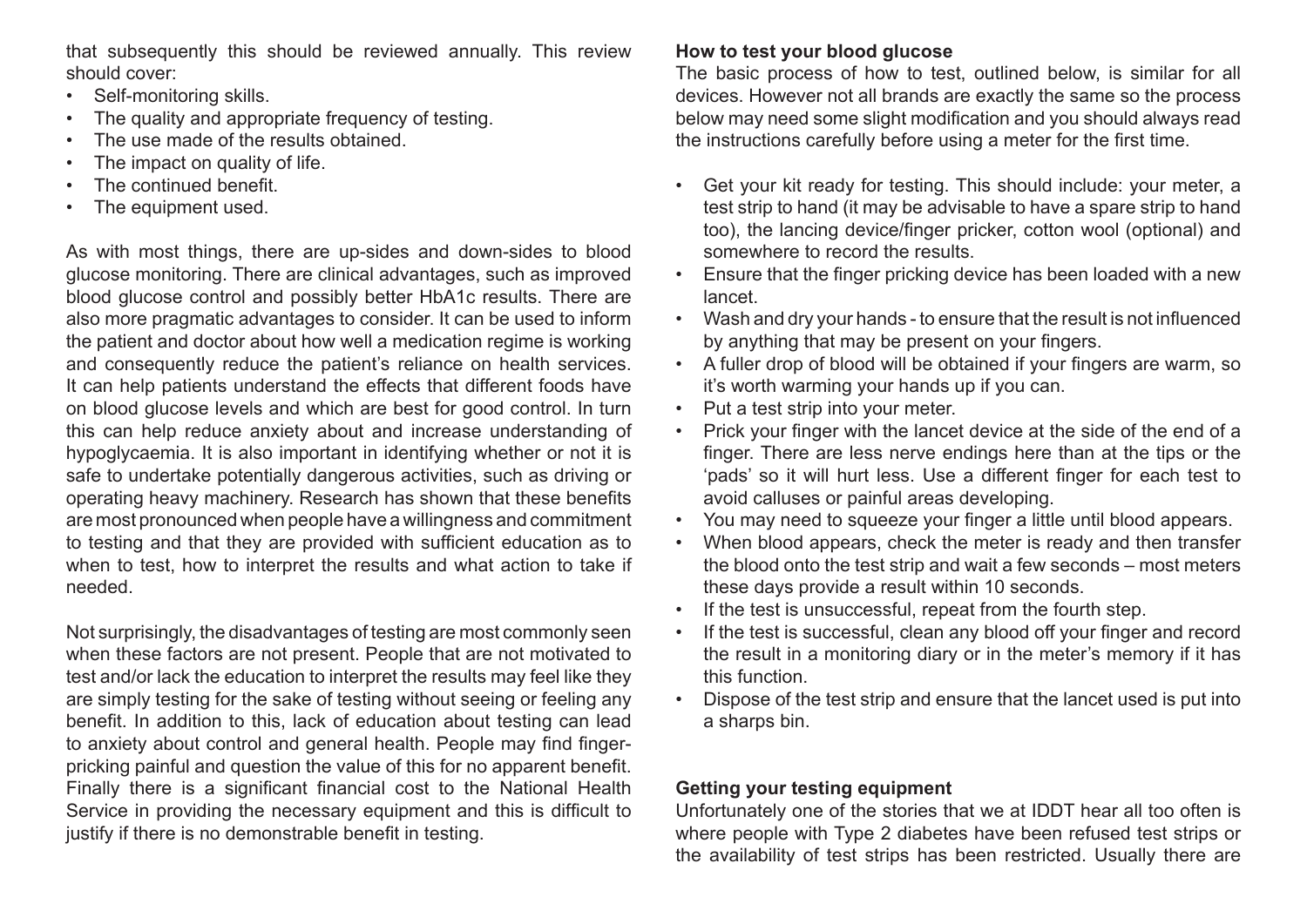one of two reasons given by health professionals for this decision.



Firstly, they may say that testing has not had any impact on your level of control. In this case you can ask for additional education to support your self-monitoring. A second reason often given is that they need to cut costs. In this case you can ask for a copy of the policy document that lays out the cost cutting guidelines. You could also point out that there may be cheaper test strips available than the ones your health professional intends to prescribe.

There are several other things that you can do to make a claim against the restriction of testing supplies:

- Explain that you experience hypoglycaemia.
- Explain that testing allows you to have good control of your diabetes and, as a result, your quality of life.
- Explain that you drive regularly (or undertake another potentially dangerous activity) and need to test to do this safely.

If you are still unhappy then it may be necessary for you to make a formal complaint. A formal complaint may be sent to the following organisations:

- England: Patient Advice and Liason Service (PALS)
- Scotland: Your Local health Board
- Wales: Your Community Health Council
- Northern Ireland: The Patient and Client Council

It is generally advised to make the complaint in writing, either by letter or email or both.

Should your complaint not be resolved to your liking, you can take your case to the Public Service Ombudsman. Further information can be found in our leaflet "Your Diabetes – Know Your Rights". Contact us today for your **FREE** copy.

## **The Health and Social Care Bill becomes law**

After over a year going through Parliament and 374 amendments generated by the House of Lords, on March 20th MPs cast their final vote and the Health and Social Care Bill was approved by a government majority of 88. On March 27th, it received Royal Assent and will now be known as the Health and Social Care Act (2012).

Different terminology is being used to describe the changes in the NHS that will have to take place – the more positive amongst are calling it restructuring of the NHS while the more negative amongst us are calling it the destruction of the NHS. Whichever side of the fence one sits on, it is clear that there are going to be major changes in the NHS with GPs taking control of most of the NHS annual budget of £106 billion, cuts in the number of health bodies and the introduction of more competition into services. All this has to take place at a time of financial cut backs.

Somehow the staff working in the NHS have to be brought together to work in a system to which they all raised serious objections on the basis that patient care will suffer. Those of us who have had to work in systems that go against our beliefs, know this is not going to be an easy task and it will not be surprising if the morale of NHS staff sinks to an all time low.

Possibly the most frightening aspect of the new system is that it is not based on evidence that it will actually work. It seems an odd society that has a great deal of regulation and bureaucracy to ensure that there is evidence of safety and efficacy of prescribed drugs and to ensure that research is safely and ethically carried out, but will allow a change to the whole structure of the NHS to be brought in without any real evidence. We are not even being given a reason for the structural changes, certainly not a reason that stands up.

Like it or not, Members of Parliament, our representatives, have made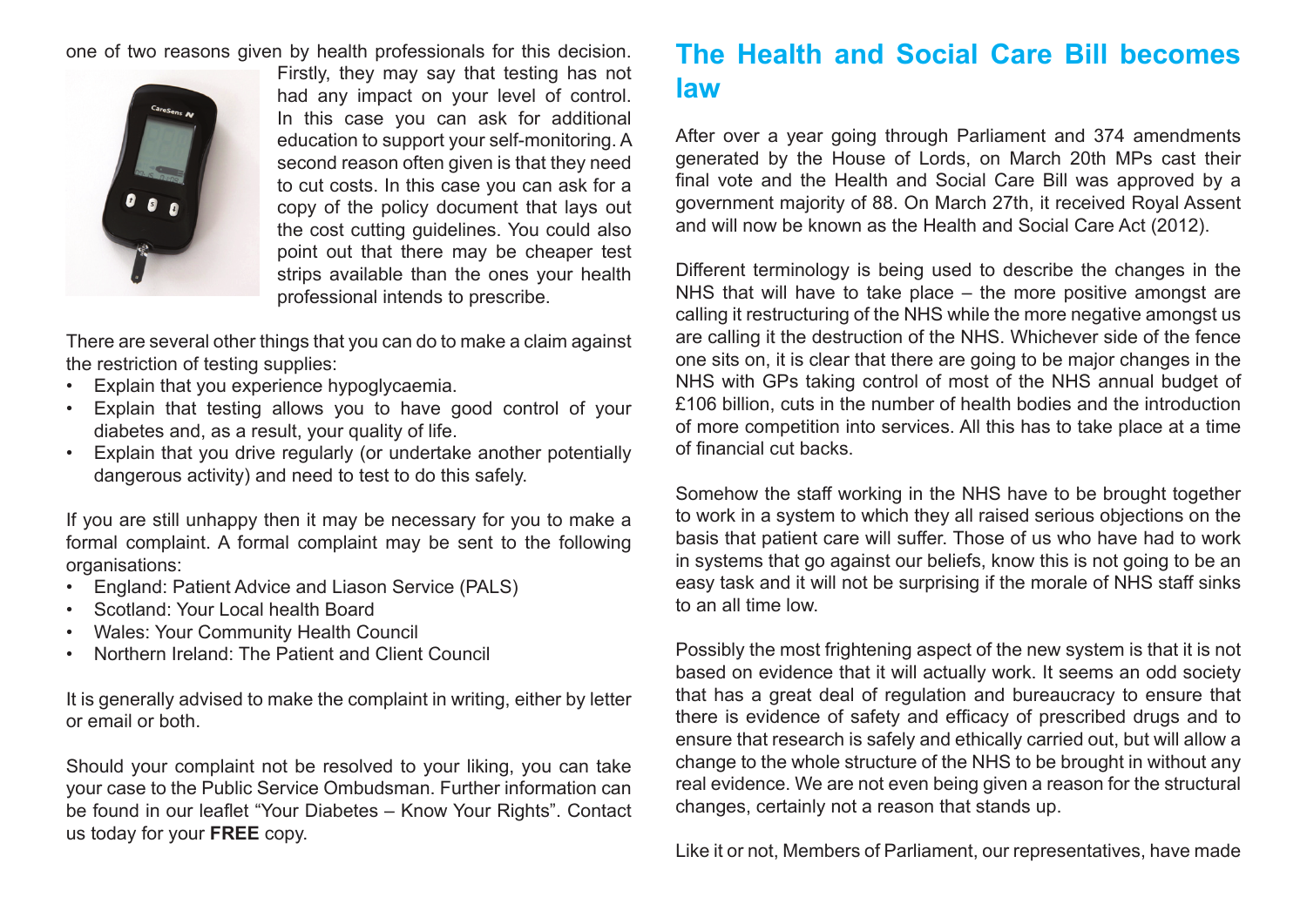the decisions about our future services. David Cameron and Andrew Lansley may well go down in history but it will not be for the same reasons as Beveridge and Bevan.

Yes, it leaves many of us, as patients, feeling insecure. Since July 5th 1948 we have had universal healthcare provided free according to need. Is the Health and Social Care Act setting in place a return to an insurance-based system with personal health budgets, year of care funding for long-term conditions and Foundation Trust Hospitals being able to raise nearly half their funding from private patients? Could we return to the days our parents and grandparents remember, when you didn't call the doctor because you couldn't afford the fees? When services can be provided by 'any qualified provider', will we even know who is providing the services? Let us hope that this negative approach is ill-founded. Only time will tell...

As patients, we will need to be vigil to ensure that we receive the care and services which will enable us to receive timely, essential treatment to maintain our health. The rights and responsibilities to these service are laid down in the NHS Constitution.

If you have access to the internet, you can read the NHS Constitution for England, March 2012 by clicking on: [http://www.dh.gov.uk/en/Publicationsandstatistics/Publications/](http://www.dh.gov.uk/en/Publicationsandstatistics/Publications/PublicationsPolicyAndGuidance/DH_113613) PublicationsPolicyAndGuidance/DH\_113613

Hard copies of the Constitution can be obtained from the Department of Health, telephone 0800 123 1002.

...........................................

**What The Papers Say**

#### **Looking after your feet**

Over the last few months many of the newspapers have covered frightening statistics about diabetes and amputations. While it is

essential that we know the risks, it is even more important that people with diabetes are made aware of the need for regular, proper foot checks. In this way, early diagnosis of any problems can lead to early treatment so that many amputations can be prevented. It is estimated that 80% of amputations are potentially preventable.

Unfortunately some people are never told about the importance of foot care but the laid down standards of care state that you are entitled to:

- 1. A structured education programme, annual review and ongoing education.
- 2. People with, or at risk of, foot ulceration should receive regular reviews by a foot protection team. Those with a foot problem requiring urgent attention should be referred to a foot care team within 24 hours.

Remember, this is what you are entitled to and in order to ensure that you and your feet are looked after properly, you must try to ensure that this is the care you receive.

**Note**: If you would like IDDT's information leaflet 'Neuropathy' which contains information about foot care, then call IDDT using the details at the end of this newsletter.

...........................................

## **IDDT'S Annual Conference 2012**



Our Annual Conference will take place on Saturday. October 13th 2012. It will be at the same Hotel as last year – the Kettering Park Hotel, Kettering. It is a central location for many people with a good road access and by rail it takes an hour from St Pancras.